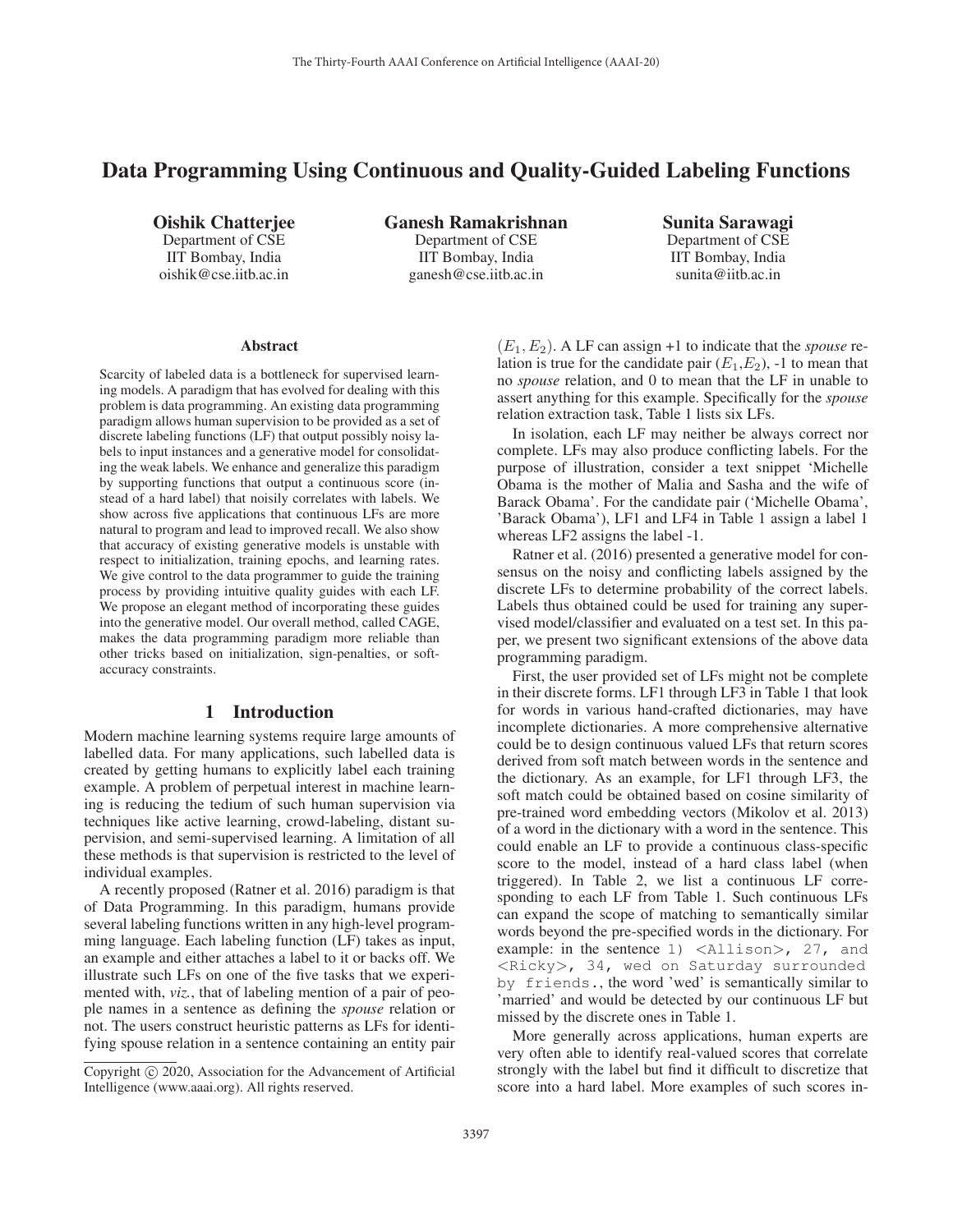|     | <b>SpouseDict</b> = $\{$ 'spouse', 'married', wife', 'husband', 'ex-wife', 'ex-husband' $\}$                                                                          |
|-----|-----------------------------------------------------------------------------------------------------------------------------------------------------------------------|
|     | <b>FamilyDict</b> = {'father', 'mother', 'sister', 'brother', 'son', 'daughter', 'grandfather', 'grandmother', 'uncle', 'aunt','cousin' $\{\otimes\}$ {+",+'-in-law'} |
|     | <b>OtherDict</b> = $\{$ 'boyfriend', 'girlfriend' 'boss', 'employee', 'secretary', 'co-worker' $\}$                                                                   |
|     | <b>SeedSet</b> = $\{('Barack Obama', 'Michelle Obama'), ('Jon Bon Jovi', 'Dorothea Hurley'), (' Ron Howard', 'Cheryl Howard'),\}$                                     |
| Id  | <b>Description</b>                                                                                                                                                    |
| LF1 | If some word in <b>SpouseDict</b> is present between $E_1$ and $E_2$ or within 2 words of either, return 1 else return 0                                              |
| LF2 | If some word in <b>FamilyDict</b> is present between $E_1$ and $E_2$ , return -1 else return 0.                                                                       |
| LF3 | If some word in <b>OtherDict</b> is present between $E_1$ and $E_2$ , return -1 else return 0.                                                                        |
| LF4 | If both $E_1$ and $E_2$ occur in <b>SeedSet</b> , return 1 else return 0.                                                                                             |
|     | <b>LF5</b> If the number of word tokens lying between $E_1$ and $E_2$ are less than 4, return 1 else return 0.                                                        |
|     |                                                                                                                                                                       |

Table 1: Discrete LFs based on dictionary lookups or thresholded distance for the *spouse* relationship extraction task

| - Id         | <b>Class</b> | <b>Description</b>                                                                                                       |
|--------------|--------------|--------------------------------------------------------------------------------------------------------------------------|
| <b>LF1</b> 1 | $+1$         | $\max$ [cosine(word-vector(u), word-vector(v))-0.8 + : $u \in$ SpouseDict and $v \in$ {words between $E_1, E_2$ }.       |
| LF2          | $-1$         | max [cosine(word-vector(u), word-vector(v))-0.8 + : $u \in$ <b>FamilyDict</b> and $v \in$ {words between $E_1, E_2$ }.   |
| LF3          | $-1$         | max [cosine(word-vector(u), word-vector(v))-0.8] $\downarrow : u \in$ OtherDict and $v \in$ {words between $E_1, E_2$ }. |
| <b>LF4</b>   | $-1$         | $\overline{\max [0.2]}$ - Norm-Edit-Dist $(E_1, E_2, u, v)$ : $(u, v), (v, u) \in \textbf{SeedSet}.$                     |
| LF5          | $+1$         | $[1 - (number of word tokens between E1 and E2)/5.0]_{+}$                                                                |
|              |              |                                                                                                                          |

Table 2: Continuous LFs corresponding to some of the discrete LFs in Table 1 for the *spouse* relationship extraction task

clude TF-IDF match with prototypical documents in a textclassification task, distance among entity pairs for a relation extraction task, and confidence scores from hand-crafted classifiers.

We extend existing generative models (Ratner et al. 2016; Bach et al. 2017) to support continuous LFs. In addition to modeling the consensus distribution over all LFs (continuous and discrete), we model the distribution of scores for each continuous LF. In the supplementary of the extended version<sup>1</sup> of our paper, we illustrate through an example, why the model for continuous LFs is not a straightforward extension of the discrete counterpart.

Our second extension is designed to remove the instability of existing generative training based on unsupervised likelihood. Across several datasets we observed that the accuracy obtained by the existing models was highly sensitive to initialization, training epochs, and learning rates. In the absence of labeled validation set, we cannot depend on prevalent tricks like early stopping to stabilize training. We give control to the data programmer to guide the training process by providing intuitive accuracy guides with each LF. In the case that the labeler develops each LF after inspecting some examples, the labeler would naturally have a rough estimate of the fraction  $q$  of examples that would be correctly labeled by the LF, amongst all examples that trigger the LF. Even otherwise, it might not be too difficult for the labeler to intuitively specify some value of  $q$ . We show that such a  $q$ serves as a user-controlled quality guide that can effectively guide the training process. For the case of continuous LFs, we use  $q$  as a rough estimate of the mean score of the continuous LF whenever it triggers correctly. A quality guide of  $q = 0.9$  for LF1 would imply that when LF1 triggers correctly the average embedding score is 0.9. This is easier than choosing a hard threshold on the embedding score to

convert it to a discrete LF. We provide an elegant method of guiding our generative training with these user-provided accuracy estimates, and show how it surpasses simpler methods like sign penalty and data constraints. Empirically, we show our method stabilizes unsupervised likelihood training even with very crude estimates of  $q$ . We study stability issues of the existing model with respect to training epochs and demonstrate that the proposed model is naturally more stable. We refer to our overall approach as CAGE, which stands for Continuous And quality Guided lab Eling functions. In summary, CAGE makes the following contributions:

1) It enhances the expression power of data programming by supporting continuous labeling functions (generalizations of discrete LFs) as the unit of supervision from humans.

2) It proposes a carefully parameterized graphical model that outperforms existing models even for discrete LFs, and permits easy incorporation of user priors for continuous LFs.

3) It extends the generative model through quality guides, thereby increasing its stability and making it less sensitive to initialization. Its training is based on a principled method of regularizing the marginals of the joint model with userprovided accuracy guides.

We present extensive experiments on five datasets, comparing various models for performance and stability, and present the significantly positive impact of CAGE . We show that our method of incorporating user guides leads to more reliable training than obvious ideas like sign penalty and constraint based training.

# 2 Our Approach: CAGE

Let X denote the space of input instances and  $\mathcal{Y}$  =  $\{1,\ldots,K\}$  denote the space of labels and  $P(\mathcal{X},\mathcal{Y})$  denote their joint distribution. Our goal is to learn a model to associate a label y with an example  $\mathbf{x} \in \mathcal{X}$ . Unlike standard supervised learning, we are not provided true labels of sampled instances during training. Let the sample of  $m$  unlabeled instances be  $x_1, \ldots, x_m$ . Instead of the true y's we are pro-

<sup>&</sup>lt;sup>1</sup>Available at https://www.cse.iitb.ac.in/∼ganesh/papers/ aaai-2020-extended.pdf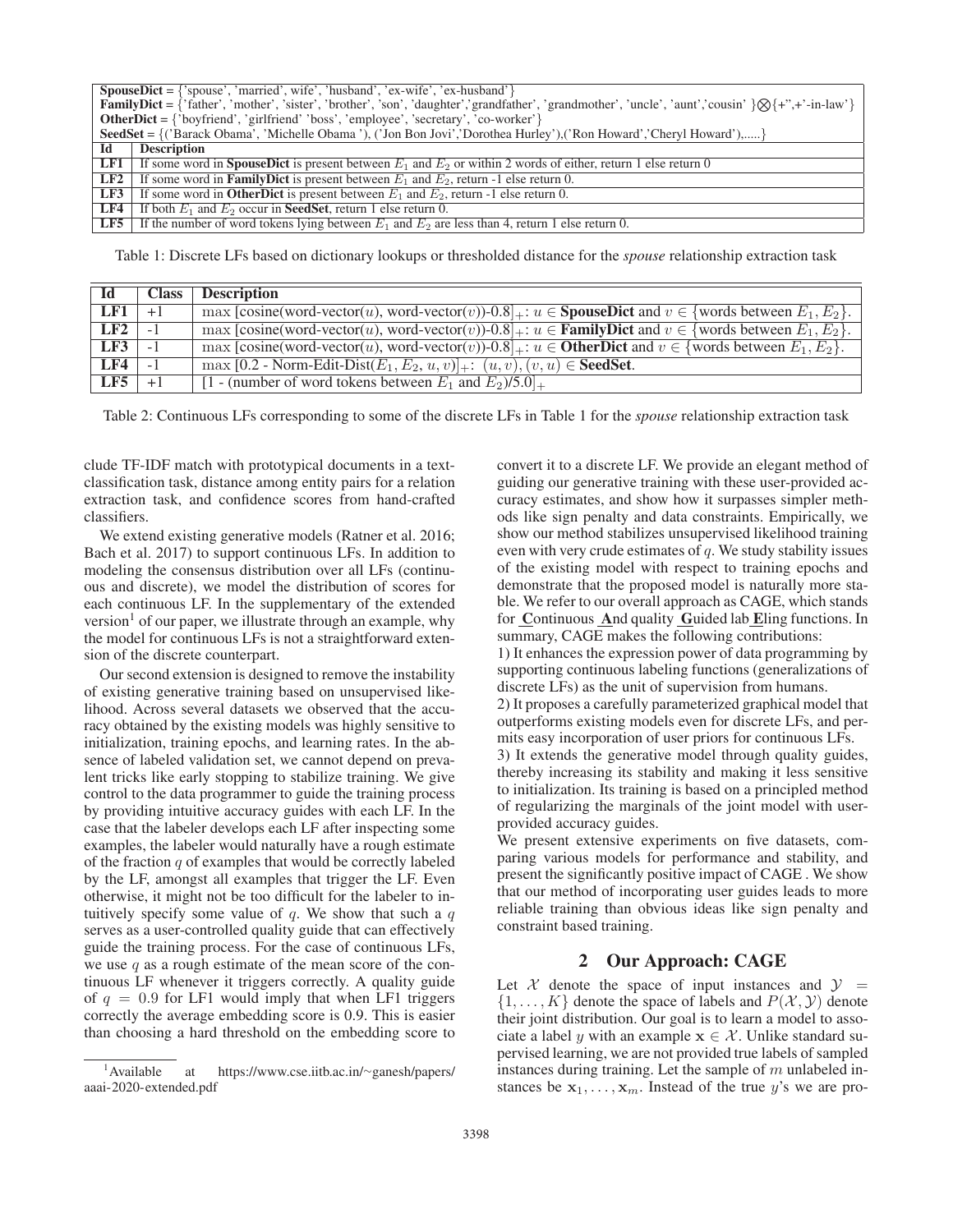vided a set of n labeling functions (LFs)  $\lambda_1, \lambda_2, \ldots, \lambda_n$  such that each LF  $\lambda_i$  can be either discrete or continuous. Each LF  $\lambda_i$  is attached with a class  $k_i$  and on an instance  $\mathbf{x}_i$  outputs a discrete label  $\tau_{ij} = k_j$  when triggered and  $\tau_{ij} = 0$ when not triggered. If  $\lambda_i$  is continuous, it also outputs a score  $s_{ij} \in (0, 1)$ . This is a form of weak supervision that implies that when a LF is triggered on an instance  $x_i$ , it is proposing that the true label y should be  $k_j$ , and if continuous it is attaching a confidence proportional to  $s_{ij}$  with its labeling.

But to reliably and accurately infer the true label  $y$  from such weak supervision without any labeled data, we need to exploit the assumption that  $\tau_{ij}$  is positively correlated with y. We allow the programmer of the LF to make this assumption explicit by attaching a guess on the fraction  $q_i^t$  of triggering of the LF where the true y agrees with  $\tau_{ij}$ . We show in the experiments that crude guesses suffice. Intuitively, this says that the user expects  $q_i^t$  fraction of examples for which the LF value has been triggered to be correct. Additionally, for continuous LF the programmer can specify the quality index  $q_i^c$  denoting the average score of  $s_j$  when there is such agreement.

Our goal is to learn to infer the correct label by creating consensus among outputs of the LFs. Thus, the model of CAGE imposes a joint distribution between the true label  $y$ and the values  $\tau_{ij}$ ,  $s_{ij}$  returned by each LF  $\lambda_j$  on any data sample  $\mathbf{x}_i$  drawn from the hidden distribution  $P(\mathcal{X}, \mathcal{Y})$ .

$$
P_{\theta,\pi}(y,\tau_i,\mathbf{s}_i) = \frac{1}{Z_{\theta}} \prod_{j=1}^n \psi_{\theta}(\tau_{ij},y) \left(\psi_{\pi}(\tau_{ij},s_{ij},y)\right)^{\text{cont}(\lambda_j)}
$$
\n(1)

where  $cont(\lambda_j)$  is 1 when  $\lambda_j$  is a continuous LF and 0 otherwise. And  $\hat{\theta}$ ,  $\pi$  denote the parameters used in defining the potentials  $psi, \psi_{\pi}$  coupling discrete and continuous variables respectively. In this factorization of the joint distribution we make the natural assumption that each LF independently provides its supervision on the true label. The main challenge now is designing the potentials coupling various random variables so that: (a) The parameters  $(\theta, \pi)$  can be trained reliably using unlabeled data alone. This partially implies that the number of parameters should be limited. (b) The model should be expressive enough to fit the joint distribution on the  $\tau_i$  and  $s_j$  variables across a variety of datasets without relying on labeled validation dataset for model selection and hyper-parameter tuning. (c) Finally, the potentials should reflect the bias of the programmer on the quality in providing the true  $y$ . We will show how without such control, it is easy to construct counter-examples where the standard likelihood-based training may fail miserably.

With these goals in mind, and after significant exploration we propose the following form of potentials. For the discrete binary  $\tau_{ij}$  variables, we chose these simple potentials:

$$
\psi_{\theta}(\tau_{ij}, y) = \begin{cases} \exp(\theta_{jy}) & \text{if } \tau_{ij} \neq 0, \\ 1 & \text{otherwise.} \end{cases}
$$
 (2)

Thus, for each LF we have  $K$  parameters corresponding to each of the class labels. An even simpler alternative would be to share the  $\theta_{jy}$  across different ys as used in (Bach et

al. 2017) but that approach imposes undesirable restrictions on the distributions it can express. We elaborate on that in Section 2.3.

For the case of continuous LFs the task of designing the potential  $\psi_{\pi}(s_{ij}, \tau_{ij}, y)$  that is trainable with unlabeled data and captures user bias well turned out to be significantly harder. Specifically, we wanted a form that is suited for scores that can be interpreted as confidence probabilities (that lie between 0 and 1), and capture the bias that  $s_{ij}$  is high when  $\tau_{ij}$  and y agree, and low otherwise. For confidence variables, a natural parametric form of density is the beta density. The beta density is popularly expressed in terms of two independent parameters  $\alpha > 0$  and  $\beta > 0$ as  $P(s|\alpha, \beta) \propto s^{\alpha-1}(1-s)^{\beta-1}$ . Instead of independently learning these parameters, we chose an alternative representation that allows expression of user prior on the expected s. We write the beta in terms of two alternative parameters: the mean parameter  $q_i^c$  and the scale parameter  $\pi_1$ . These are related to  $\alpha$  and  $\beta$  as  $\alpha = q_f^c \pi_1$  and  $\beta = (1 - q_f^c) \pi_1$ .<br>We define our continuous potential as:

We define our continuous potential as:

$$
\psi_{\pi}(\tau_{ij}, s_{ij}, y) = \begin{cases} \text{Beta}(s_{ij}; \alpha_a, \beta_a) & \text{if } k_j = y \& \tau_{ij} \neq 0, \\ \text{Beta}(s_{ij}; \alpha_d, \beta_d) & \text{if } k_j \neq y \& \tau_{ij} \neq 0, \\ 1 & \text{otherwise} \end{cases}
$$
(3)

where  $\alpha_a = q_f^c \pi_{jy}$  and  $\beta_a = (1 - q_f^c) \pi_{jy}$  are parameters<br>of the agreement distribution and  $\alpha_j = (1 - q_f^c) \pi_{j}$  and of the agreement distribution and  $\alpha_d = (1 - q_f^c) \pi_{jy}$  and  $\beta_d = a_c^c \pi_{jxy}$  are parameters of the disagreement distribu- $\beta_d = q_f^c \pi_{jy}$  are parameters of the disagreement distribu-<br>tion where  $\pi_{jy}$  is constrained to be strictly positive. To imtion, where  $\pi_{jy}$  is constrained to be strictly positive. To impose  $\pi_{iy} > 0$  while also maintaining differentiability, we reparametrize  $\pi_{jy}$  as  $\exp(\rho_{jy})$ . Thus, we require K parameters for each continuous LF, which is the same as for a discrete LF. The Beta distribution would normally require 2<sup>K</sup> parameters but we used the user provided qualify guide in that special manner shown above to share the mean between the agreeing and disagreeing Beta.

We experimented with a large variety of other potential forms before converging on the above. We will elaborate on alternatives in the experimental section.

With these potentials, the normalizer  $Z_{\theta}$  of our joint distribution (Eqn 1) can be calculated as

$$
Z_{\theta} = \sum_{y} \prod_{j} \sum_{\tau_{j} \in \{k_{j}, 0\}} \psi_{\theta}(\tau_{j}, y) \int_{s_{j}=0}^{1} \psi_{\pi}(\tau_{j}, s_{j}, y)
$$
  
= 
$$
\sum_{y \in \mathcal{Y}} \prod_{j} (1 + \exp(\theta_{jy}))
$$
 (4)

The normalizer reveals two further facets of our joint distribution. First our continuous potentials are defined such that when summed over  $s_i$ -s we get a value of 1, hence the normalizer is independent of the continuous parameters π. That is, the continuous potentials  $\psi_{\pi}(\tau_{ij}, s_{ij}, y)$  are locally normalized Bayesian probabilities  $P(s_{ij} | \tau_{ij}, y)$ . Second, the discrete potentials are not locally normalized; the  $\psi_{\theta}(\tau_i, y)$  cannot be interpreted as  $Pr(\tau_i | y)$  because by normalizing them globally we were able to learn the interaction among the LFs better. We will show empirically that either the full Bayesian model with potentials  $P(y)$ ,  $P(\tau_{ij} | y)$ ,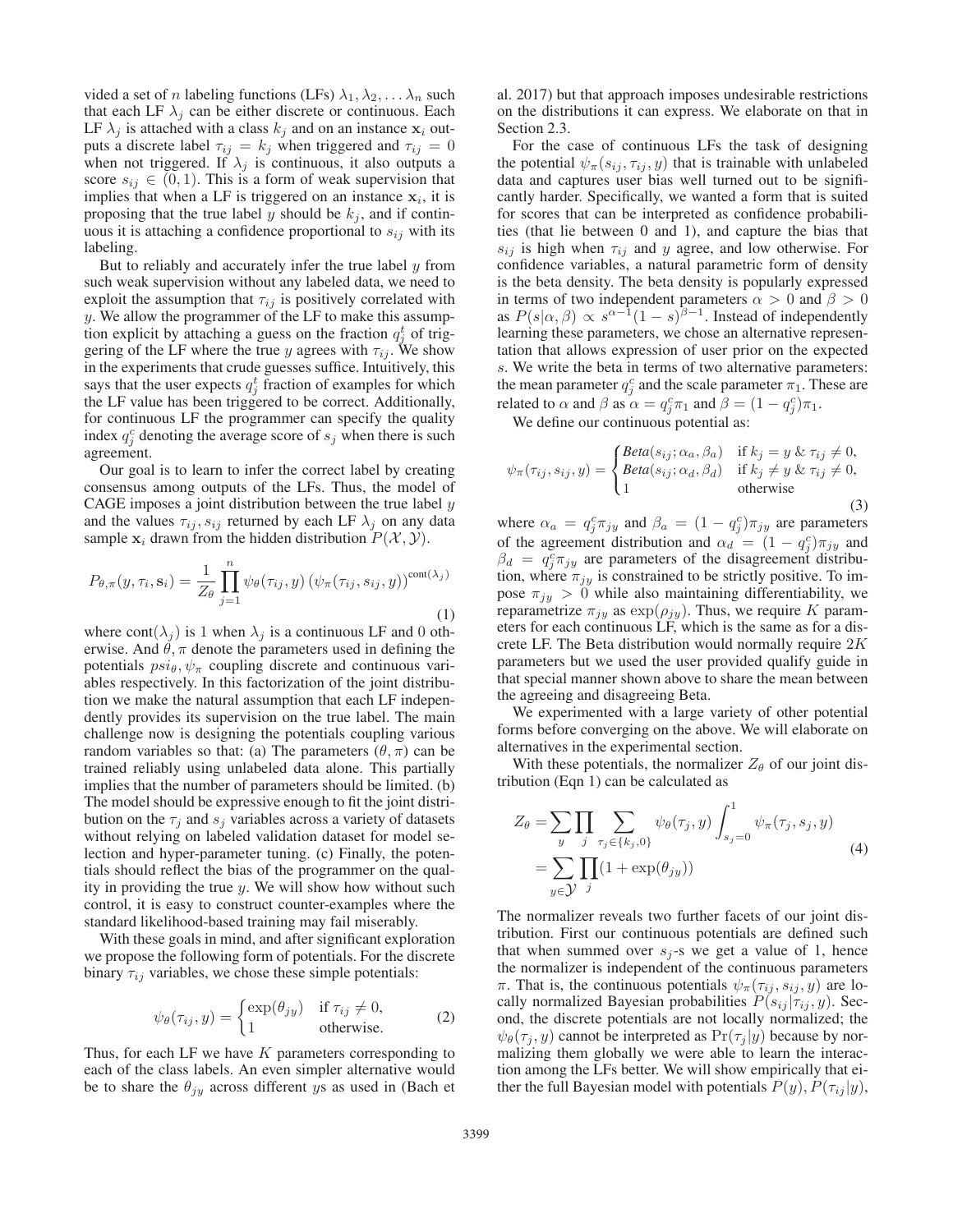and  $P(s_{ij} | \tau_{ij}, y)$  or the fully undirected model where the  $\psi_{\pi}(\tau_{ij}, s_{ij}, y)$  potential is un-normalized are both harder to train.

## 2.1 Training CAGE

Our training objective can be expressed as:

$$
\max_{\theta,\pi} LL(\theta,\pi|D) + R(\theta,\pi|\{q_j^t\})
$$
\n(5)

The first part maximizes the likelihood on the observed  $\tau_i$ and  $\mathbf{s}_i$  values of the training sample  $D = \mathbf{x}_1, \dots, \mathbf{x}_m$  after marginalizing out the true  $\tilde{y}$ . It can be expressed as:

$$
LL(\theta, \pi | D) = \sum_{i=1}^{m} \log \sum_{y \in \mathcal{Y}} P_{\theta, \pi}(\tau_i, \mathbf{s}_i, y)
$$
(6)

$$
= \sum_{i=1}^{m} \log \sum_{y \in \mathcal{Y}} \prod_{j=1}^{n} \psi_j(\tau_{ij}, y) (\psi_j(s_{ij}, \tau_{ij}, y))^{\text{cont}(\lambda_j)} - m \log Z_{\theta}
$$

By CAGE−G, we will hereafter refer to the model in Eqn 1 that has parameters learnt by maximizing only this (first) likelihood part of the objective in Eqn 6 and not the second part  $\vec{R}(\theta, \pi | {\{q_j^t\}})$ .  $\vec{R}(\theta, \pi | {\{q_j^t\}})$  is a regularizer that puides the parameters with the programmer's expectation of guides the parameters with the programmer's expectation of the quality of each LF. We start by motivating the need for the regularizer by showing simple cases that can cause the likelihood-only training to yield poor accuracy.

Example 1: Sensitivity to Initialization Consider a binary classification task where the  $n$  LFs are perfect oracles that trigger only on instances whose true label matches  $k_i$ . Assume all  $\lambda_i$  are discrete. The likelihood of such data can be expressed as:

$$
LL(\theta) = \sum_{i=1}^{m} \log(\exp(\sum_{j:k_j=y} \theta_{j1}) + \exp(\sum_{j:k_j=y} \theta_{j2})) - m \log(\prod_{j} (1 + \exp(\theta_{j1})) + \prod_{j} (1 + \exp(\theta_{j2})))
$$
 (7)

The value of the above likelihood is totally symmetric in  $\theta_{i1}$ and  $\theta_{j2}$  but the accuracy is not. We will get 100% accuracy only when the parameter for the agreeing case:  $\theta_{jk}$  is larger than  $\theta_{jy}$  for  $y \neq k_j$ , and 0% accuracy if  $\theta_{jk}$  is smaller. A trick is to initialize the  $\theta$  parameters carefully so that the agreeing parameters  $\theta_{ik_i}$  do have larger values. However, even such careful initialization can be forgotten in less trivial cases as we show in the next example.

Example 2: Failure in spite of good initialization Consider a set S1 of  $r$  LFs that assign a label of 1 and remaining set S2 of  $n - r$  LFs that assign label 2. Let each true class-2 instance trigger one or more LF from S1 and one or more LF from S2. Let each true class-1 instance trigger *only* LFs from S1. When we initialize LFs in set S1 such that  $\theta_{i1} - \theta_{i2} > 0$  and LFs in set S2 have  $\theta_{i2} - \theta_{i1} > 0$ , we can get good accuracy. However, as training progresses the likelihood will be globally maximized when both sets of LFs favor the same class on all instances. If we further assume that the true class distribution is skewed, the  $LL(\theta)$  objective quickly converges to this useless maxima. This scenario is not artificial. Many of the real datasets (e.g. the LFs of Spouse relation extraction data in Table 1) exhibit such trends.

A straight-forward fix of the above problem is to impose a penalty on the sign of  $\theta_{jk_j} - \theta_{jy}$ . However, since the  $\theta$ s of LFs interact via the global normalizer  $Z_{\theta}$  this condition is neither necessary nor sufficient to ensure that in the joint model  $P_{\theta}(y, \tau)$  the values of y and  $k_i$  agree more than disagree. For globally conditioned models the parameters cannot be easily interpreted, and we need to constrain at the level of the joint distribution.

One method to work with the whole distribution is to constrain the conditional  $P_{\theta}(y|\tau_i)$  over the instances where the LF triggers and constrain that the accumulated probability of the agreeing y is at least  $q_i^t$  as follows:

$$
R(\theta | \{q_j^t\}, D) = \sum_j \text{softplus} \left( \sum_{i: \tau_{ij} = k_j} (q_j^t - P_{\theta}(\tau_i, k_j)) \right)
$$
\n(8)

We call this the data-driven constrained training method and refer to it as CAGE<sub>dataG</sub>. However, a limitation of this constraint is that in a mini-batch training environment it is difficult to get enough examples per batch for reliable estimation of the empirical accuracy, particularly for LFs that trigger infrequently. Next we present our method of incorporating the user guidance into the trained model to avoid such instability.

## 2.2 Data-independent quality guides in CAGE

Our final approach that worked reliably was to regularize the parameters so that the learned joint distribution of  $y$  and  $\tau_j$  matches the user-provided quality guides  $q_i^t$  over all  $y, \tau_j$ values from the joint distribution  $P_{\theta,\pi}$ . By default, this is the regularizer that we employ in CAGE.

The  $q_i^t$  guide is the user's belief on the fraction of cases where y and  $\tau_j$  agree when  $\tau_j \neq 0$  (LF  $\lambda_j$  triggers). Using the joint distribution we can calculate this agreement probability as  $P_{\theta}(y = k_j | \tau_j = k_j)$ . This probability can be computed in closed form by marginalizing over all remaining variables in the model in Equation 1 as follows:

$$
P_{\theta}(y = k_j | \tau_j = k_j) = \frac{P_{\theta}(y = k_j, \tau_j = k_j)}{P_{\theta}(\tau_j = k_j)}
$$
  
= 
$$
\frac{\mathbf{M}_j(k_j) \prod_{r \neq j} (1 + \mathbf{M}_r(k_j))}{\sum_{y \in \mathcal{Y}} \mathbf{M}_j(y) \prod_{r \neq j} (1 + \mathbf{M}_r(y))}
$$

where  $M_j(y) = \exp(\theta_{jy})$ . We then seek to minimize the KL distance between the user provided  $q_i^t$  and the model calculated precision  $P_{\theta}(y = k_j | \tau_j = k_j)$  which turns out to be:

$$
R(\theta | \{q_j^t\}) = \sum_j q_j^t \log P_\theta(y = k_j | \tau_j = k_j)
$$
  
+ 
$$
(1 - q_j^t) \log(1 - P_\theta(y = k_j | \tau_j = k_j))
$$
  
Specifically, when the CAGE model is restricted only to

discrete LFs while also incorporating the quality guide in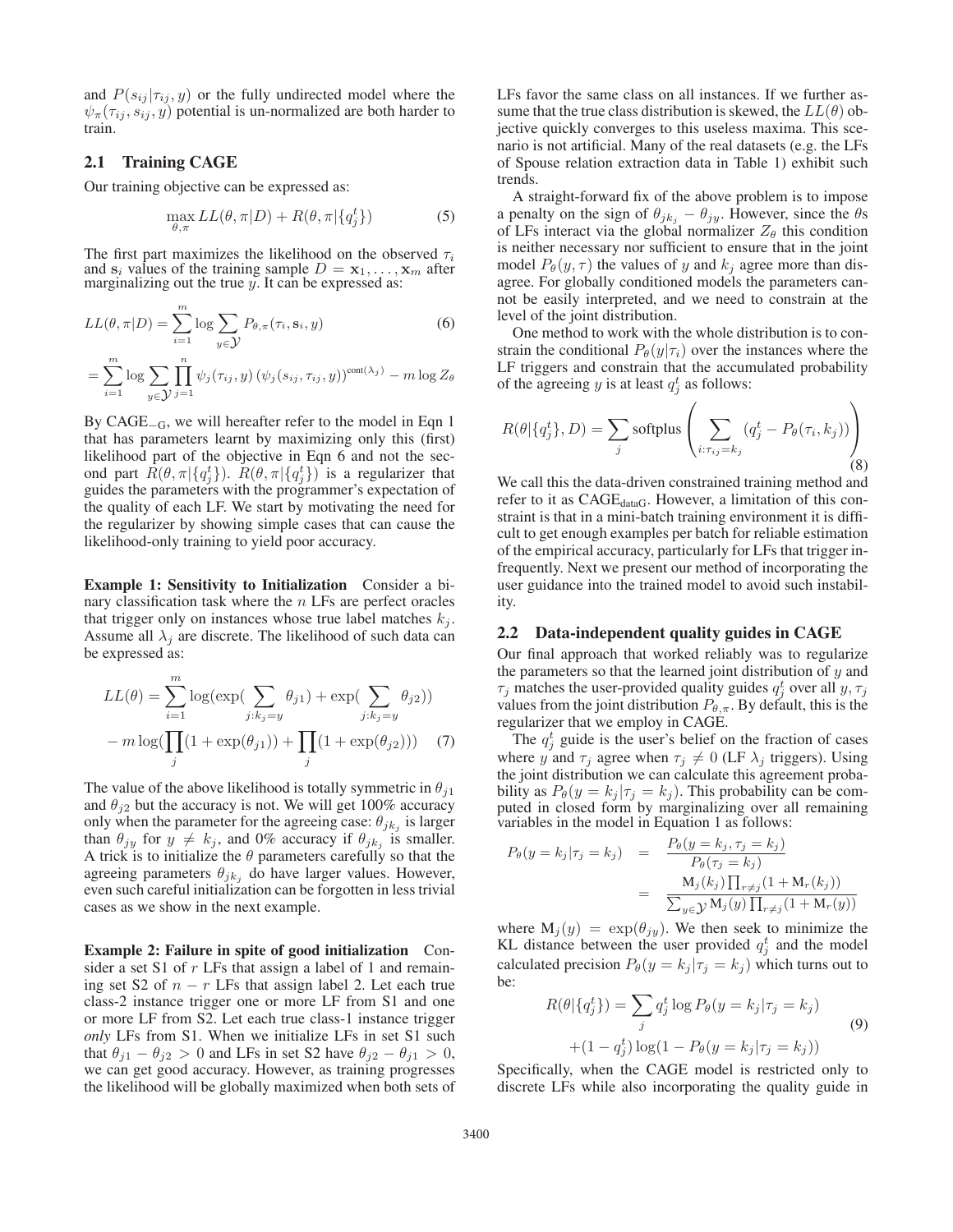Eqn 9 into the objective in Eqn 6, we refer to the approach as CAGE−C. Further, when the quality guide in Eqn 9 is dropped from CAGE−C, we refer to the approach as CAGE−C−G.

#### 2.3 Relationship of CAGE with existing models

We would like to point out that the following two simplifications in CAGE lead to existing well known models (Ratner et al. 2016; 2017), *viz.*, (i) Coupling the  $\theta_{yj}$  parameters, (ii) Ignoring quality guides, and (iii) Not including continuous potentials. The design used in (Bach et al. 2017) is to assign a single parameter  $\theta_j$  for each LF and share it across y as:

$$
\psi_j^{\text{snorkel}}(\tau_{ij}, y) = \begin{cases} \exp(\theta_j) & \text{if } \tau_{ij} \neq 0, y = k_j, \\ \exp(-\theta_j) & \text{if } \tau_{ij} \neq 0, y \neq k_j, \\ 1 & \text{otherwise.} \end{cases} \tag{10}
$$

After ignoring quality guides and continuous LF, we note that a choice of  $\theta_{j,+1} = -\theta_{j,-1}$  makes CAGE exactly same as the model in Snorkel. However, we found the Snorkel's method of parameter sharing incorporates an unnecessary bias that  $P_{\theta}(\tau_{ij} = 0 | y = k_j) = 1 - P_{\theta}(\tau_{ij} = 0 | y \neq k_j).$ Also, Snorkel's pure likelihood-based training is subject to all the sensitivity to parameter initialization and training epochs that we highlighted in Section 2.1. We show in the experiments how each of the three new extensions in CAGE is crucial to getting reliable training with the data programming paradigm.

## 3 Empirical Evaluation

In this section we (1) evaluate the utility of continuous LFs vis-a-vis discrete LFs, (2) demonstrate the role of the quality guides for the stability of the unsupervised likelihood training of CAGE as well as Snorkel, and (3) perform a detailed ablation study to justify various design elements of our generative model and its guided training procedure.

### 3.1 Datasets and Experiment Setup

We perform these comparisons on five different datasets. Spouse: (spo ) This is a relation extraction dataset that proposes to label candidate pairs of entities in a sentence as expressing a 'spouse' relation or not. Our train-dev-test splits and set of discrete LFs shown in Table 1 are the same as in (Ratner et al. 2016) where it was first used. For each discrete LF that checks for matches in a dictionary D of keywords we create a continuous LF that returns  $s_i$  as the maximum of cosine similarity of their word embeddings as shown in Table 2. We used pre-trained vectors provided by Glove (Pennington, Socher, and Manning 2014).

SMS spam (sms ) is a binary spam/no-spam classification dataset with 5574 documents split into 3700 unlabeled-train and 1872 labeled-test instances. Nine LFs are created based on (i) presence of three categories of words which are highly likely to indicate spam (ii) presence of 2 categories of trigger words in certain contexts, (iii) reference to keywords indicative of first/second or third person, (iv) text characteristics such as number of capitalized characters, presence of special characters, *etc.* and finally a LF that is (v) associated with the negative class, always triggers and serves as the class prior. The LFs are explained in the supplementary of the extended version of this paper. The continuous LFs are created in the same way as in Spouse based on word-embedding similarity, number of capitalized characters, *etc.*

CDR: (cdr 2018) This is also a relation extraction dataset where the task is to detect whether or not a sentence expresses a 'chemical cures disease' relation. The train-devtest splits and LFs are the same as in (Ratner et al. 2016). We did not develop any continuous LF for CDR.

**Dedup:** This dataset<sup>2</sup> comprises of 32 thousand pairs of noisy citation records with fields like Title, Author, Year *etc.* The task is to detect if the record pairs are duplicates. We have 18 continuous LFs corresponding to various text similarity functions (such as Jaccard, TF-IDF similarity, 1-EditDistance, *etc.*) computed over one or more of these fields. Each of these LFs is positively correlated with the duplicate label; we create another 18 with the score as 1-similarity for the negative class. The dataset is highly skewed with only 0.5% of the instances as duplicate. All LFs here are continuous.

Iris: Iris is a UCI dataset with 3 classes. We split it into 105 unlabeled train and 45 labeled test examples. We create LFs from the 4 features of the data as follows: For each feature f and class y, we calculate f's mean value  $f<sub>y</sub>$  amongst the examples of  $y$  from labeled data and create a  $\angle$ F that returns the value  $1 - norm(f - \overline{f}_y)$  - where norm $(f - \overline{f}_y)$  is the normalized distance from this mean. This gives us a total of  $4 \times 3 = 12$  continuous LFs. Each such LF has a corresponding discrete LF that is triggered if the feature is closest to the mean of its corresponding class.

Ionosphere: This is another 2-class UCI dataset, that is split to 245 unlabeled train and 106 labeled test instances. 64 continuous LFs are created in a manner similar to Iris.

Training Setup For each dataset and discrete LF we arbitrarily assigned a default discrete quality guide  $q_j^t = 0.9$ <br>and for continuous LEs  $q_i^e = 0.85$ . We used learning rate of and for continuous LFs  $q_g^c = 0.85$ . We used learning rate of 0.01 and 100 training enochs. Parameters were initialized fa-0.01 and 100 training epochs. Parameters were initialized favorably — so for the agreeing parameter initial  $\theta_{jk}=1$  and for disagreeing parameter initial  $\theta_{ky} = -1, y \neq k_j$ . For Snorkel this is equivalent to  $\theta_j = 1$ . Only for CAGE that is trained with guides we initialize all parameters to 1. We show in Section 3.3 that CAGE is insensitive to initialization whereas others are not.

Evaluation Metric We report F1 as our accuracy measure on all binary datasets and for the multi-class dataset Iris we measure micro F1 across the classes. From our generative model, as well as Snorkel, the predicted label on a test instance  $x_i$  is the y for which the joint generative probability is highest, that is:  $\argmax_{y} P(y, \tau_i, \mathbf{s}_i)$ . Another measure of interest is the accuracy that would be obtained by training a standard discriminative classifier  $P_w(y|\mathbf{x})$  with labeled data as the probabilistically labeled  $P(y|\mathbf{x}_i) \propto P(y, \tau_i, \mathbf{s}_i)$  examples  $x_i$  from the generative model. In the first part of the experiment we measure the accuracy of labeled data produced by the generative model. In the extended version of this paper, we present accuracy from a trained discrimina-

<sup>2</sup> Publicly available at https://www.cse.iitb.ac.in/∼sunita/alias/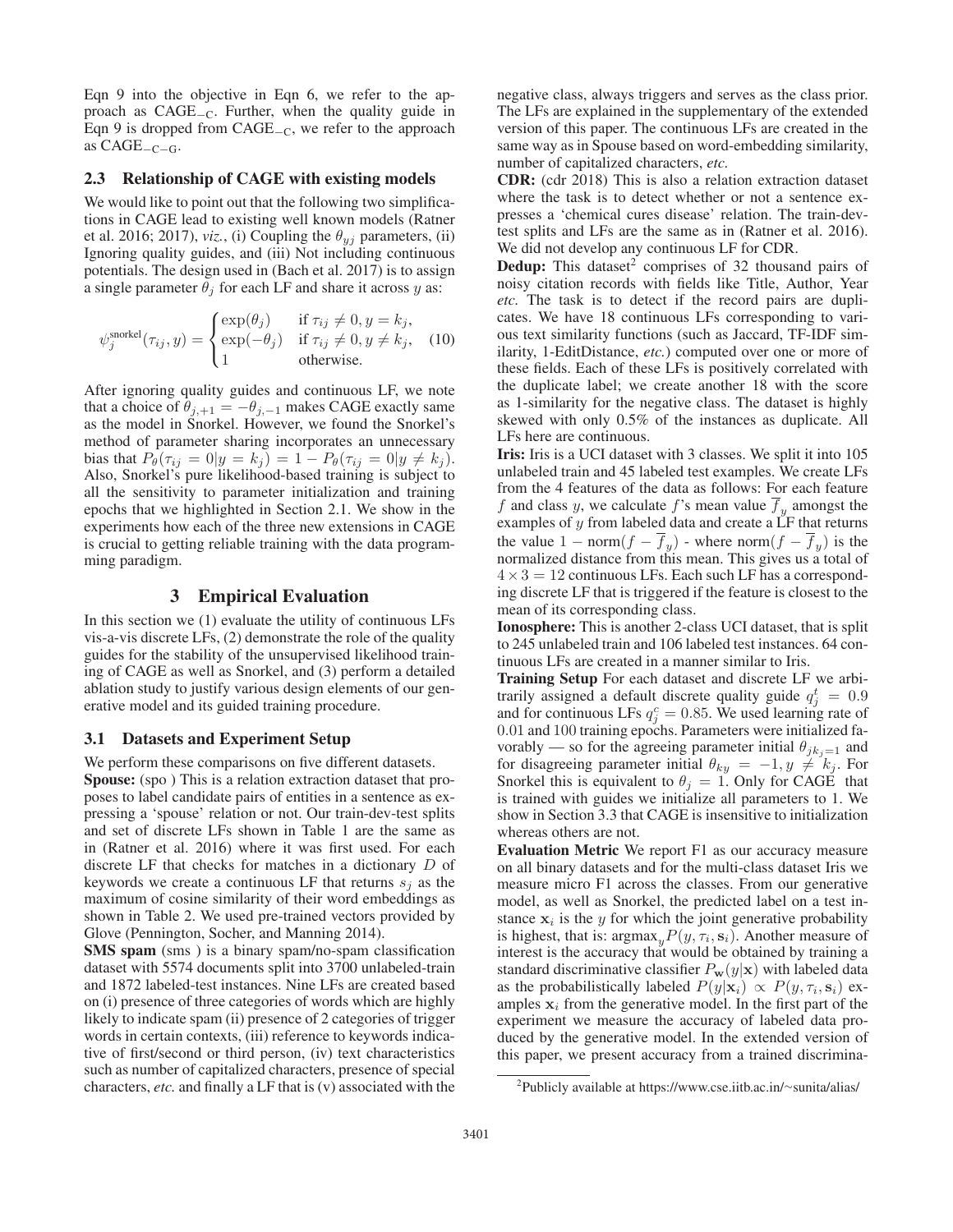tive model from such dataset. We implemented our model in Pytorch.<sup>3</sup>

|               | Spouse | <b>CDR</b> | <b>SMS</b> | Ion  | Iris | Dedup |
|---------------|--------|------------|------------|------|------|-------|
| Majority      | 0.17   | 0.53       | 0.23       | 0.79 | 0.84 |       |
| Snorkel       | 0.41   | 0.66       | 0.34       | 0.70 | 0.87 |       |
| $CAGE_{-C-G}$ | 0.48   | 0.69       | 0.34       | 0.81 | 0.87 |       |
| $CAGE_{-C}$   | 0.50   | 0.69       | 0.45       | 0.82 | 0.87 |       |
| <b>CAGE</b>   | 0.58   | 0.69       | 0.54       | 0.97 | 0.87 | 0.79  |

### 3.2 Overall Results

Table 3: Overall Results (F1) with predictions from various generative models contrasted with the Majority baseline.

In Table 3, we compare the performance of CAGE in terms of F1, against the following alternatives: (i) Majority: This is a simple baseline, wherein, the label on which a majority of the LFs show agreement is the inferred consensus label. (ii) Snorkel: See Section 2.3. (iii)  $CAGE_{-C-G}$ : Our model without continuous LFs and quality guides (See Section 2.2). (iv)  $CAGE_{-C}$ : Our model with quality guides but without continuous LFs (See Section 2.2).

From this table we make three important observations: (1) Comparing Snorkel with CAGE−C−<sup>G</sup> that differs only in decoupling Snorkel's shared  $\theta_i$  parameters, we observe that the shared parameters of Snorkel were indeed introducing undesirable bias. (2) Comparing  $CAGE<sub>-C−G</sub>$  and  $CAGE<sub>-C</sub>$ we see the gains due to our quality guides. (3) Finally, comparing CAGE−<sup>C</sup> and CAGE we see the gains because of the greater expressibility of continuous LFs. These LFs required negligible additional human programming effort beyond the discrete LFs. Compared to Snorkel our model provides significant overall gains in F1. For datasets like Dedup which consist only of continuous scores, CAGE is the only option.

We next present a more detailed ablation study to tease out the importance of different design elements of CAGE.

# 3.3 Role of the Quality Guides

We motivate the role of the quality guides in Figure 1 where we show test F1 for increasing training epochs on three datasets. In these plots we considered only discrete LFs. We compare Snorkel and our model with  $(CAGE<sub>-C</sub>)$ and without  $(CAGE_{-C-G})$  these guides. Without the quality guides, all datasets exhibit unpredictable swings in test F1. These swings cannot be attributed to over-fitting since in Spouse and SMS F1 improves later in training with our quality guides. Since we do not have labeled validation data to choose the correct number of epochs, the quality guides are invaluable in getting reliable accuracy in unsupervised learning.

Next, we show that the stability provided by the quality guides  $(q_i^t)$  is robust to large deviations from the true accuracy of a LF. Our default  $q_i^t$  value was 0.9 for all LFs irrespective of their true accuracy. We repeated our experiments with a precision of 0.8 and got the same accuracy

across training epochs (see the extended version of this paper). We next ask if knowing the true accuracy of a LF would help even more and how robust our training is to distortion in the user's guess from the true accuracy. We calculated true accuracy of each LF on the devset and distorted this by a Gaussian noise with variance  $\sigma$ . In Figure 2 we present accuracy after 100 epochs on two datasets with increasing distortion  $(\sigma)$ . On CDR CAGE's accuracy is very robust to distorted  $q_i^t$  but guides are important as we see from Figure  $1(c)$ . On Spouse accuracy is highest with perfect values of  $q_i^t$  (Sigma=0) but it stays close to this accuracy up to a distortion of 0.4.

Sensitivity to Initialization: We carefully initialized parameters of all models except CAGE . With random initialization all models without guides (Snorkel and CAGE−G) provide very poor accuracy. Exact numbers are in extended version of this paper.

|                   | <b>Spouse</b> | <b>CDR</b> | <b>Sms</b> | Ion  |
|-------------------|---------------|------------|------------|------|
| $CAGE_{-C-G+-P}$  | 0.48          | 0.69       | 0.34       | 0.81 |
| $CAGE_{-C-G}$     | 0.48          | 0.69       | 0.34       | 0.81 |
| $CAGE_{C, dataG}$ | 0.48          | 0.69       | 0.34       | 0.81 |
| $CAGE_{-C}$       | 0.50          | 0.69       | 0.45       | 0.82 |

Table 4: Comparing different methods of incorporating user's quality guide on discrete LFs.

Method of Enforcing Quality Guides In Table 4, we compare F1 for the following choices: (i)  $CAGE_{-C-G+-P}$ : Our model with the objective in Eqn (6) augmented with the sign penalty max $(0, \theta_{j} \neq k_j - \theta_{j} k_j)$  instead of the regularizer in Eqn (9). (ii)  $CAGE_{-C-G}$ : Our model without guides (iii) CAGE-C,dataG: The data-driven method of incorporating quality guides (See Section 2.1), and (iv) CAGE<sub>−C</sub>: our data independent regularizer of the model's marginals with  $q_i^t$ (Eqn 9). From Table 4 we observe that CAGE−<sup>C</sup> is the only one that provides reliable gains. Thus, it is not just enough to get quality guides from users, we need to also design sound methods of combining them in likelihood training.

### 3.4 Structure of the Potentials

In defining the joint distribution  $P_{\theta,\pi}(y,\tau_i,\mathbf{s}_i)$  (Eq 1) we used undirected globally normalized potentials for the discrete LFs(Eqn 2). We compare with an alternative where our joint is a pure directed Bayesian network with potentials  $Pr(\tau_j | y) = \exp(\theta_{jy}/(1 + \exp(\theta_{jy}))$  on each discrete LF and a class prior  $Pr(y)$ . We observe that the undirected model is better able to capture interaction among the LFs with the global normalization  $Z_{\theta}$ .

|          | Spouse $\mid$ CDR $\mid$ Sms $\mid$ Ion $\mid$ Iris |      |                               |                 |      |
|----------|-----------------------------------------------------|------|-------------------------------|-----------------|------|
| Directed | 10.15                                               | 0.49 | $\vert 0.59 \vert 0.86 \vert$ |                 | 0.89 |
| CAGE     | 0.58                                                | 0.69 |                               | $0.54 \pm 0.97$ | 0.87 |

We repeated other ablation experiments where the continuous potentials are undirected and take various forms. The results appear in the extended version of this paper and shows that local normalization is crucially important for modeling  $s_i$  of continuous LFs.

<sup>3</sup> Code available at https://github.com/oishik75/CAGE.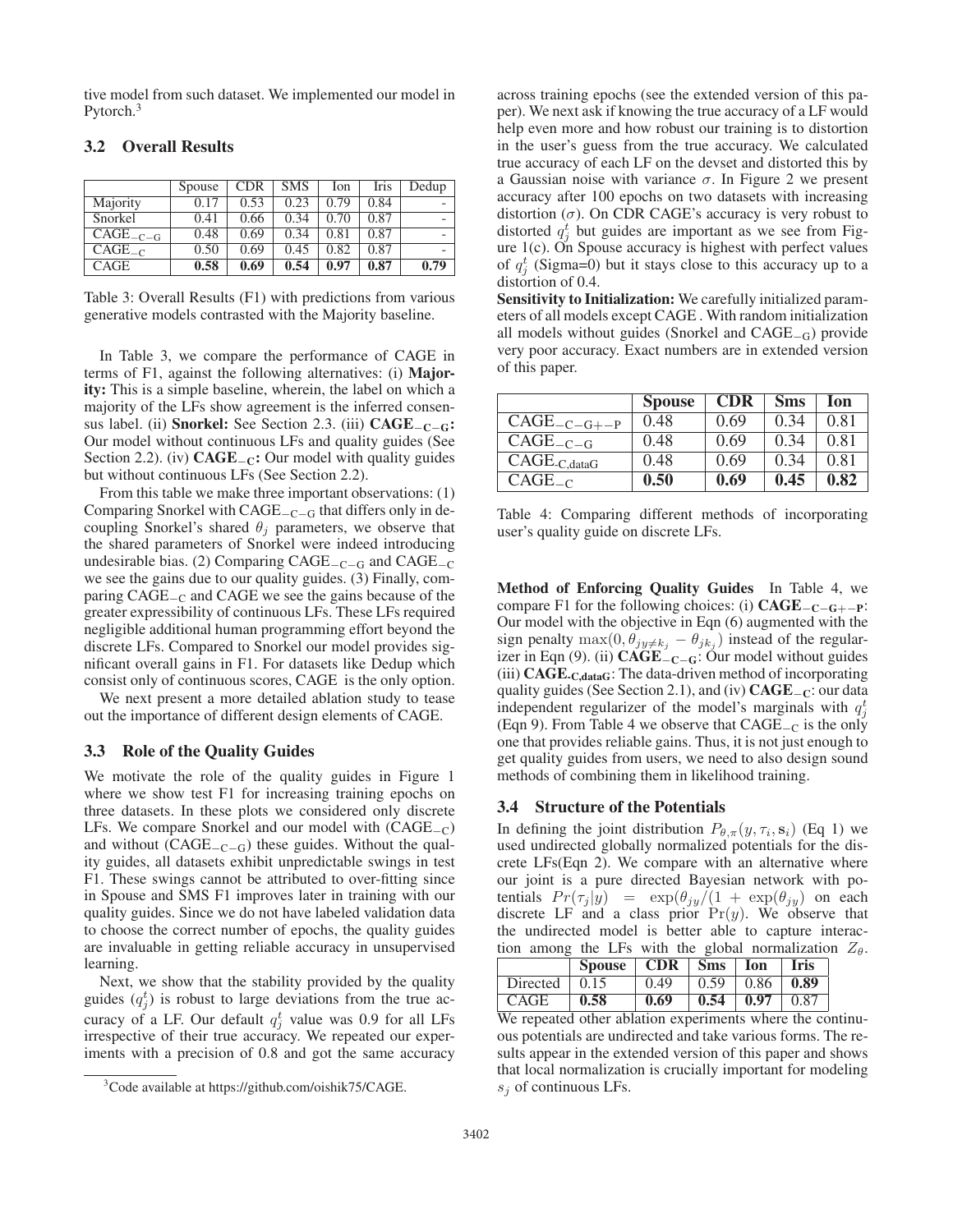

Figure 1: F1 with increasing number of training epochs compared across snorkel, CAGE<sub>−C−G</sub>and CAGE<sub>−C</sub>, for three datasets. For each dataset, in the absence of guides, we observe unpredictable variation in test F1 as training progresses.



Figure 2: F1 with increasing distortion in the guess of the LF quality guide,  $q_i^t$ .

# Related Work

Several consensus-based prediction combination algorithms (Gao et al. 2009; Kulkarni et al. 2018) exist that combine multiple model predictions to counteract the effects of data quality and model bias. There also exist label embedding approaches from the extreme classification literature (Yeh et al. 2017) that exploit inter-label correlation. While these approaches assume that the imperfect labeler's knowledge is fixed, (Fang et al. 2012) present a self-taught active learning paradigm, where a crowd of imperfect labelers learn complementary knowledge from each other. However, they use instance-wise reliability of labelers to query only the most reliable labeler without any notion of consensus. A recent work by (Chang, Amershi, and Kamar 2017) presents a collaborative crowd sourcing approach. However, they are motivated by the problem of eliminating the burden of defining labeling guidelines a priori and their approach harnesses the labeling disagreements to identify ambiguous concepts and create semantically rich structures for post-hoc label decisions.

There is work in the crowd-labeling literature that makes use of many imperfect labelers (Kulkarni et al. 2018; Raykar et al. 2010; Yan et al. 2011; Dekel and Shamir 2009) and accounts for both labeler and model uncertainty to propose

probabilistic solutions to (a) adapt conventional supervised learning algorithms to learn from multiple subjective labels; (b) evaluate them in the absence of absolute gold standard; (c) estimate reliability of labelers. (Donmez and Carbonell 2008) propose a *proactive learning* method that jointly selects the optimal labeler and instance with a decision theoretic approach. Some recent literature has also studied the augmenting neural networks with rules in first order logic to either guide the individual layers (Li and Srikumar 2019) or train model weights within constraints of the rule based system using a student and teacher model (Hu et al. 2016)

Snorkel (Ratner et al. 2016; Bach et al. 2017; Ratner et al. 2017; Hancock et al. 2018; Varma et al. 2019) relies on domain experts manually developing heuristic and noisy LFs. Similar methods that rely on imperfect sources of labels are (Bunescu and Mooney 2007; Hearst 1992) relying on heuristics, (Mintz et al. 2009) on distant supervision and (Jawanpuria, Nath, and Ramakrishnan 2015) on learning conjunctions discrete of (discrete) rules. The aforementioned literature focuses exclusively on labeling suggestions that are discrete. We present a generalized generative model to aggregate heuristic labels from continuous (and discrete) LFs while also incorporating user accuracy priors.

Conclusion We presented a data programming paradigm that lets the user specify labeling functions which when triggered on instances can also produce continuous scores. The unsupervised task of consolidating weak labels is inherently unstable and sensitive to parameter initialization and training epochs. Instead of depending on un-interpretable hyperparameters which can only be tuned with labeled validation data which we assume is unavailable, we let the user guide the training with interpretable quality guesses. We carefully designed the potentials and the training process to give the user more interpretable control.

Acknowledgements This research was partly sponsored by a Google India AI/ML Research Award and partly sponsored by IBM Research, India (specifically the IBM AI Horizon Networks - IIT Bombay initiative).